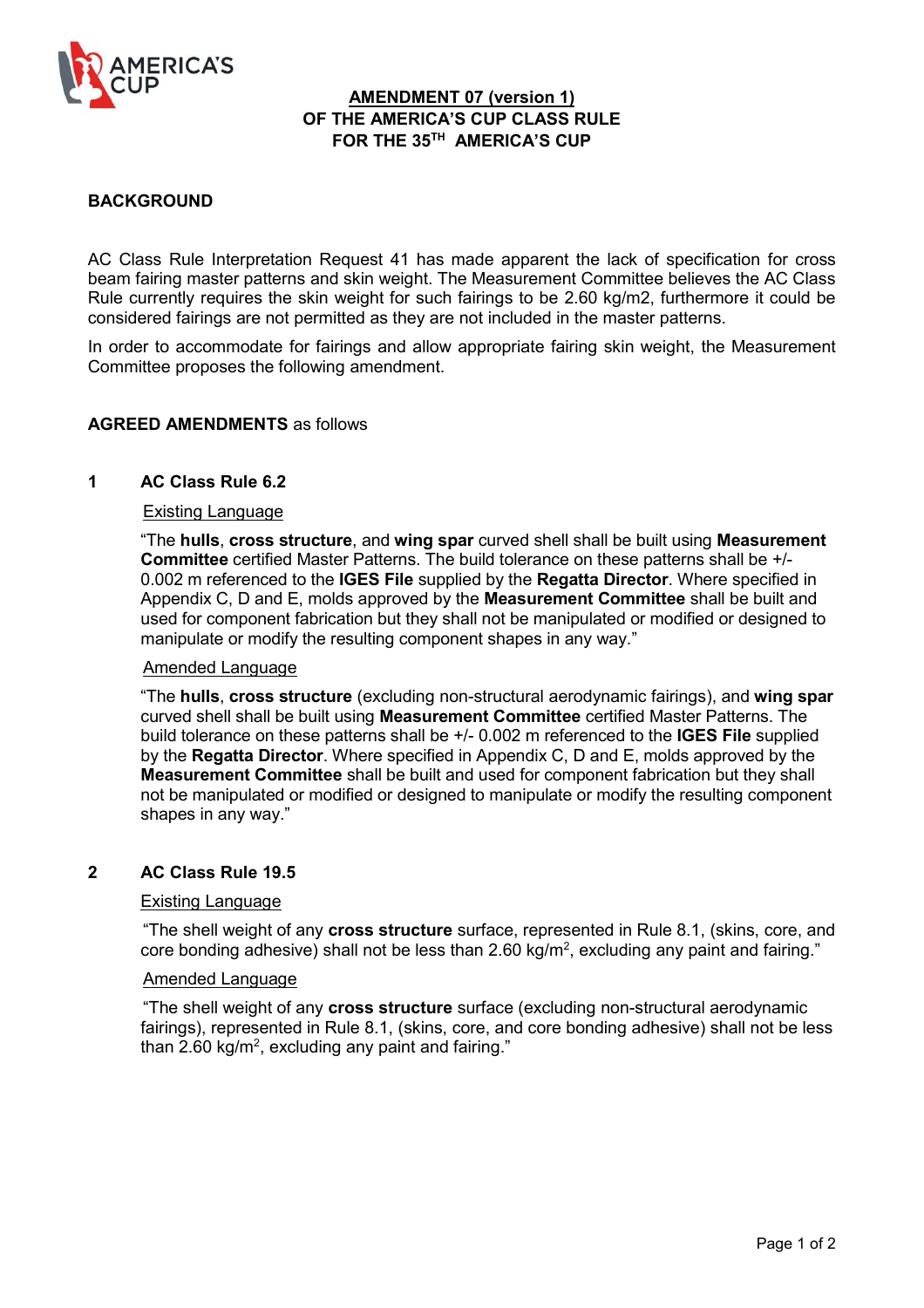# **Amendment 7 (version 1) Dated on September 9, 2016**

# **AGREED AND ACCEPTED:**

| <b>ORACLE TEAM USA (Defender)</b>                             |                       |
|---------------------------------------------------------------|-----------------------|
|                                                               | <b>JIMMY SPITHILL</b> |
| <b>ARTEMIS RACING (Challenger)</b>                            |                       |
| <u> 1980 - Johann Barn, mars an t-Amerikaansk politiker (</u> |                       |
| <b>BEN AINSLIE RACING (Challenger)</b>                        |                       |
|                                                               |                       |
| <b>GROUPAMA TEAM FRANCE (Challenger)</b>                      |                       |
|                                                               |                       |
| <b>EMIRATES TEAM NEW ZEALAND (Challenger)</b>                 |                       |
|                                                               |                       |
| <b>TEAM JAPAN (Challenger)</b>                                |                       |
|                                                               | by:                   |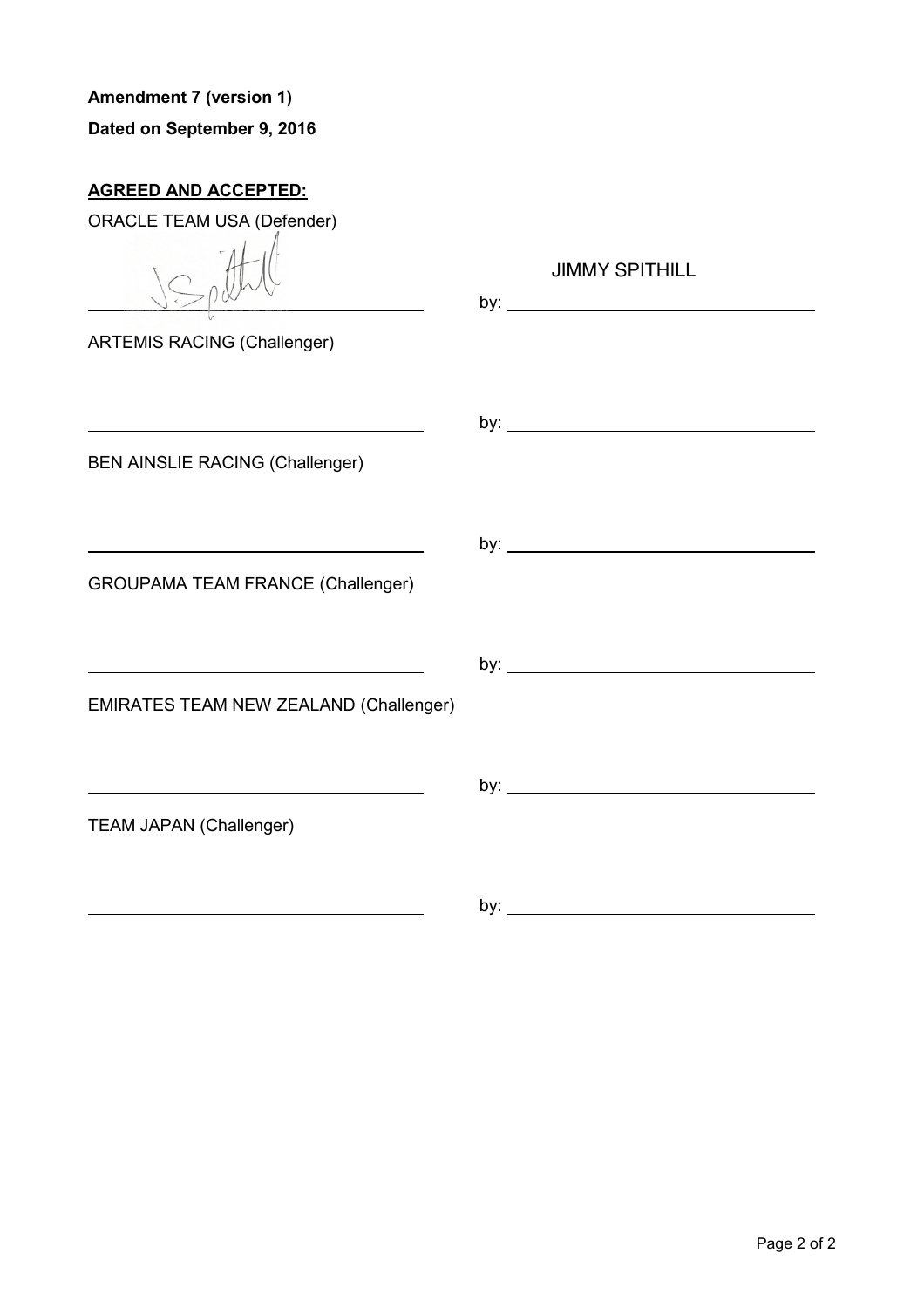## **Dated on September 9, 2016**

# **AGREED AND ACCEPTED:**

|                                                                | by: $\frac{1}{2}$     |
|----------------------------------------------------------------|-----------------------|
| <b>ARTEMIS RACING (Challenger)</b>                             |                       |
| $\frac{1}{\sqrt{2}}$<br><b>BEN AINSLIE RACING (Challenger)</b> | by: <u>Iain Percy</u> |
| <b>GROUPAMA TEAM FRANCE (Challenger)</b>                       |                       |
| <b>EMIRATES TEAM NEW ZEALAND (Challenger)</b>                  |                       |
| <b>TEAM JAPAN (Challenger)</b>                                 |                       |
|                                                                |                       |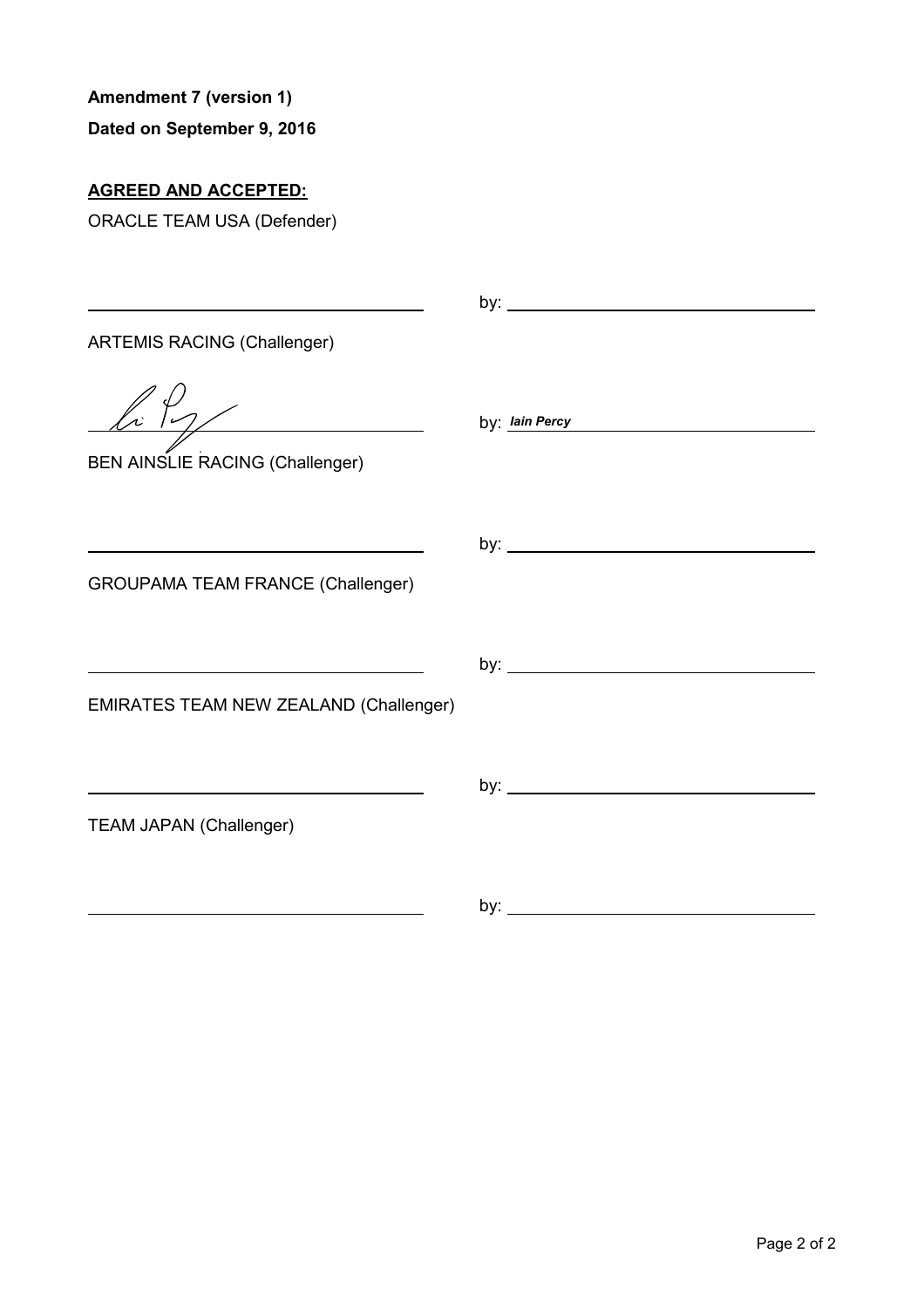## **Dated on September 9, 2016**

# **AGREED AND ACCEPTED:**

| <b>ARTEMIS RACING (Challenger)</b>       |                 |
|------------------------------------------|-----------------|
| $C.f.$ fil                               | by: Ben Ainslie |
| <b>BEN AINSLIE RACING (Challenger)</b>   |                 |
|                                          |                 |
| <b>GROUPAMA TEAM FRANCE (Challenger)</b> |                 |
|                                          |                 |
| EMIRATES TEAM NEW ZEALAND (Challenger)   |                 |
|                                          |                 |
| <b>TEAM JAPAN (Challenger)</b>           |                 |
|                                          |                 |
|                                          |                 |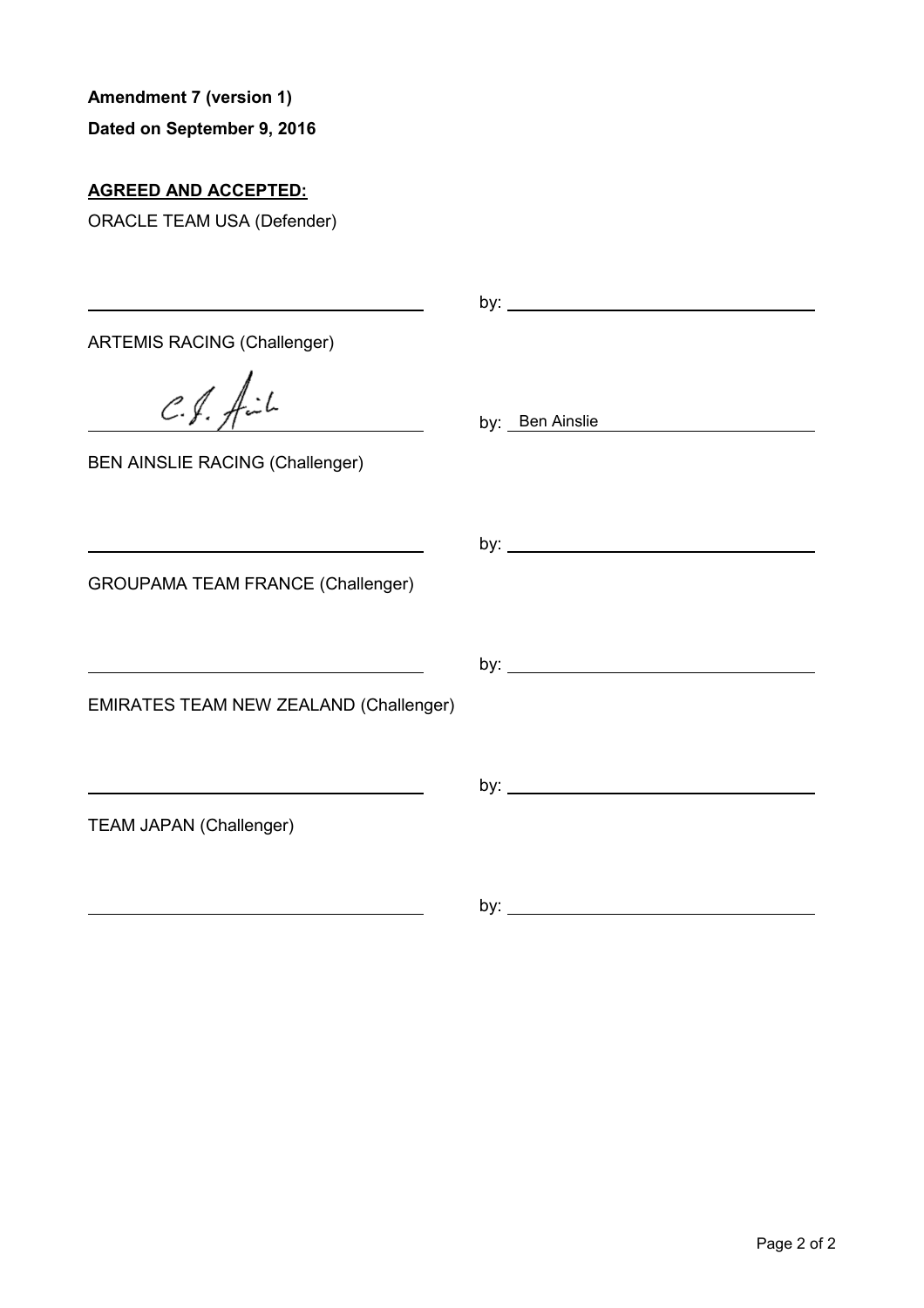Dated on September 9, 2016

## **AGREED AND ACCEPTED:**

| <b>ARTEMIS RACING (Challenger)</b>     |                 |
|----------------------------------------|-----------------|
| BEN AINSLIE RACING (Challenger)        |                 |
| GROUPAMA TEAM FRANCE (Challenger)      |                 |
| EMIRATES TEAM NEW ZEALAND (Challenger) | by: BRUNO Wisks |
| TEAM JAPAN (Challenger)                |                 |
|                                        |                 |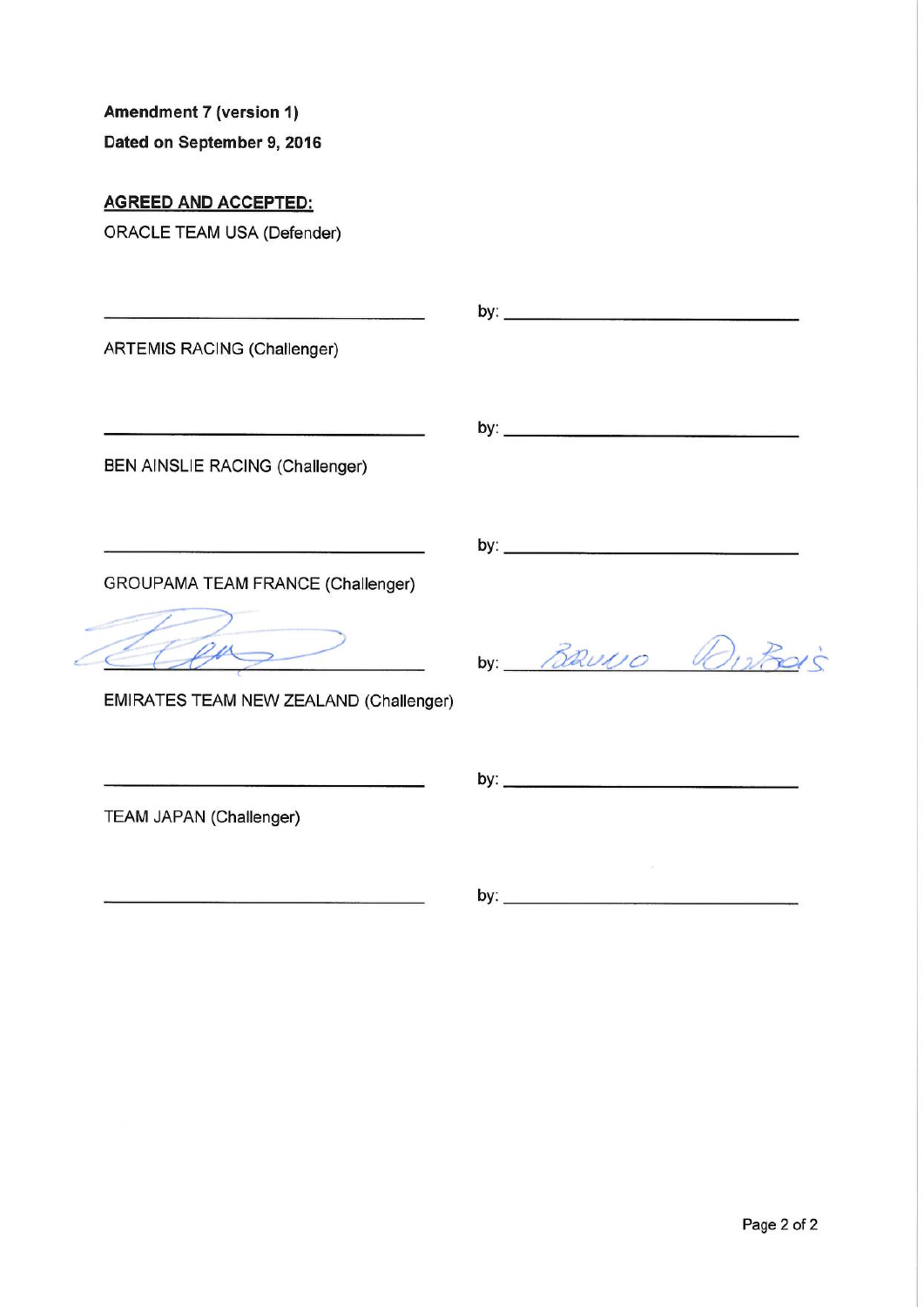Dated on September 9, 2016

## **AGREED AND ACCEPTED:**

| <b>ARTEMIS RACING (Challenger)</b>       |                 |
|------------------------------------------|-----------------|
|                                          |                 |
| BEN AINSLIE RACING (Challenger)          |                 |
|                                          |                 |
| <b>GROUPAMA TEAM FRANCE (Challenger)</b> |                 |
|                                          |                 |
| EMIRATES TEAM NEW ZEALAND (Challenger)   |                 |
|                                          | by: Law Snowact |
| TEAM JAPAN (Challenger)                  |                 |
|                                          |                 |